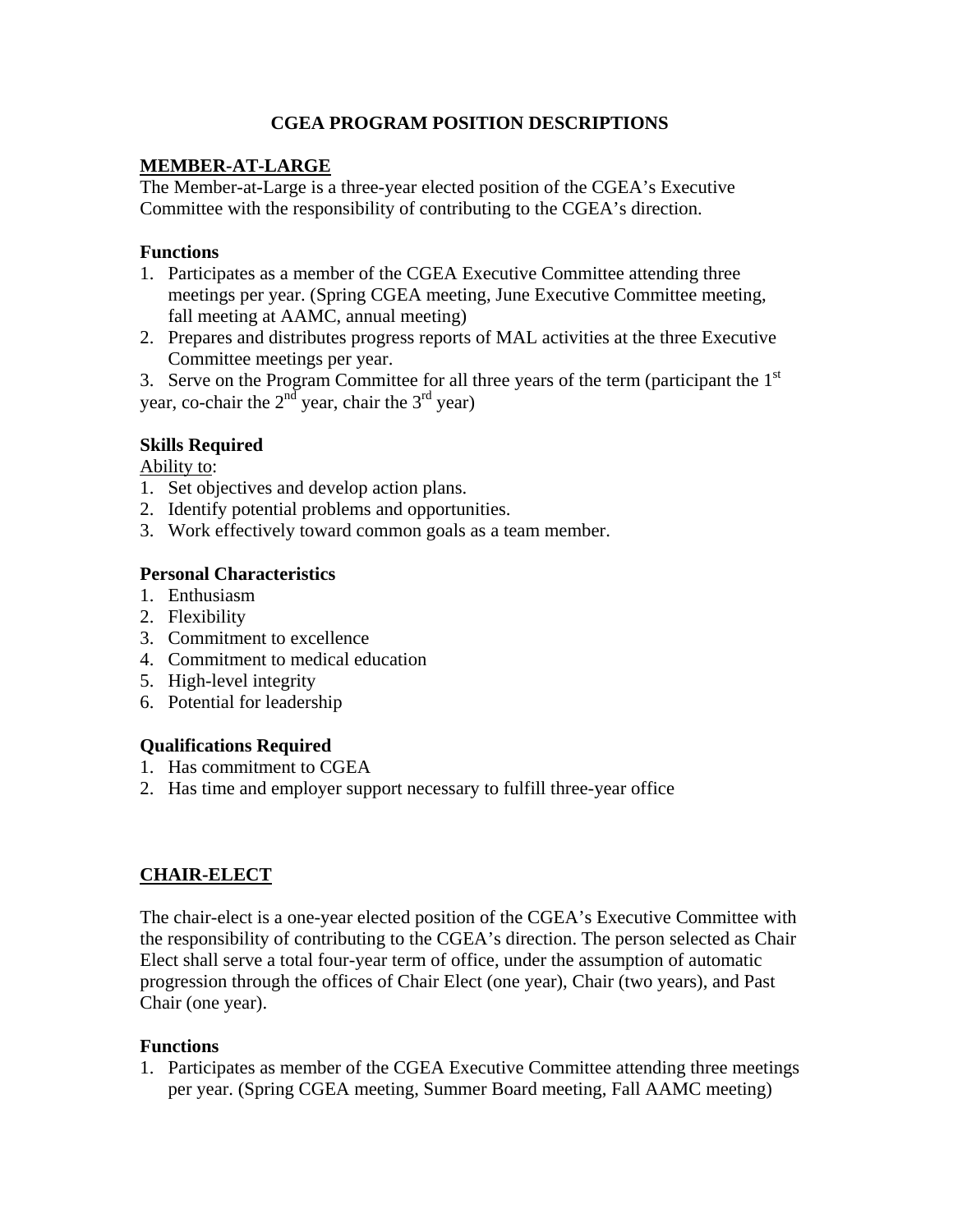- 2. Serves as chair the absence of the Chair. (Both at CGEA Executive Committee meetings and at CGEA business meetings)
- 3. Assists with review of collaborative proposals, nominations and other operations assignments.

### **Skills Required**

Ability to:

- 1. Set objectives and develop action plans.
- 2. Identify potential problems and opportunities.
- 3. Work effectively toward common goals as a team member.

### **Personal Characteristics**

- 1. Enthusiasm
- 2. Flexibility
- 3. Commitment to excellence
- 4. Commitment to medical education
- 5. High-level integrity
- 6. Leadership skills
- 7. Vision for CGEA and the ability to inspire others to carry out mission consistent with the vision

### **Qualifications Required**

- 1. Has Commitment to CGEA
- 2. Has time and employer support necessary to fulfill office.

## **CHAIR**

The chair is an elected position of the CGEA's Executive Committee with the responsibility of contributing to the CGEA's direction. The person selected as Chair Elect shall serve a total four-year term of office, under the assumption of automatic progression through the offices of Chair Elect (one year), Chair (two years) and Past Chair (one year).

### **Functions**

- 1. Participates as a member of the CGEA Executive Committee
- $-1$ <sup>st</sup> year: Chair
- $-2<sup>nd</sup>$  year: Chair
	- 3rd year: Past Chair
- 2. Presides over the Executive Committee meetings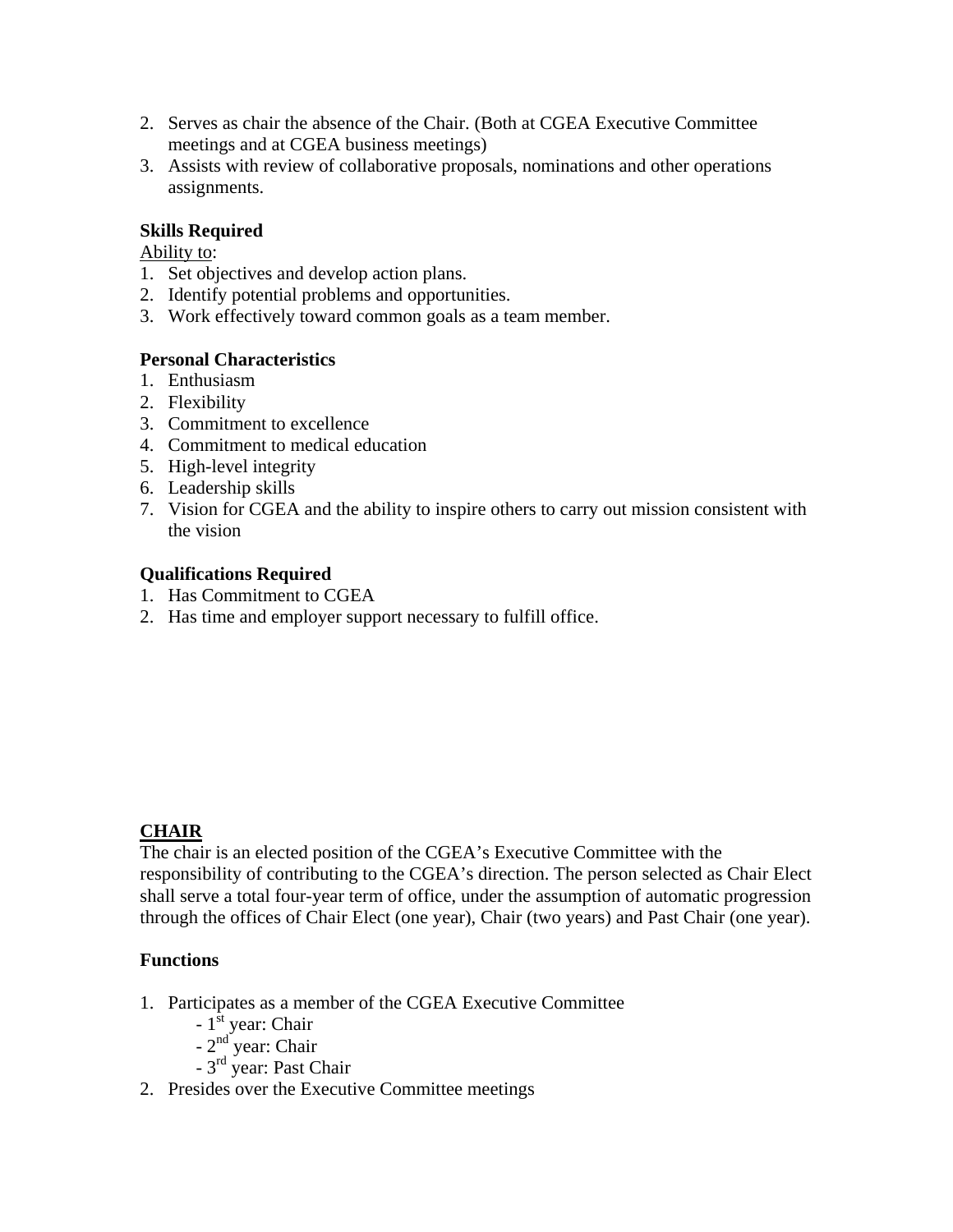- Makes arrangements and sets agenda for three Executive Committee meetings per year (in summer, at the spring meeting, and at the AAMC annual meeting).

- 3. Presides over Executive CGEA business meetings.
	- Makes arrangements and sets agenda for twice per year meetings (at the spring meeting and during the AAMC annual meeting).
- 4. Participates as a member of the GEA Steering Committee
- Facilitates communication between CGEA and GEA.
- 5. Coordinates Sections
- 6. Coordinates action needed by the Nominating Committee and Laureate Nominating Committee. (The Past Chair presides over the Nominating Committee.)
- 7. If there is an expense in the excess of an amount set by the Executive Committee, the Chair must approve it before disbursement.
- 8. The immediate past chair will have forwarded to him/her the occasional rude returns or general complaints that appear on the CGEA website for handling.

### **Skills Required**

Ability to:

- 1. Set objectives and develop action plans.
- 2. Identify potential problems and opportunities.
- 3. Work effectively toward common goals as a team member.

### **Personal Characteristics**

- 1. Enthusiasm
- 2. Flexibility
- 3. Commitment to excellence
- 4. Commitment to medical education
- 5. High-level integrity
- 6. Leadership skills
- 7. Vision for CGEA and the ability to inspire others to carry out mission consistent with the vision

### **Qualification Required**

- 1. Has commitment to CGEA
- 2. Has time and employer support necessary to fulfill four-year office

## **PAST CHAIR**

Serve as a member of the Executive Committee of the CGEA, for one year. The person serving as Past Chair will have served a total of four years under the assumption of automatic progression through the offices of Chair Elect (one year), Chair (two years) and Past Chair (one year).

### **Function**

1. Inform discussion based on knowledge of historical, political, and process precedents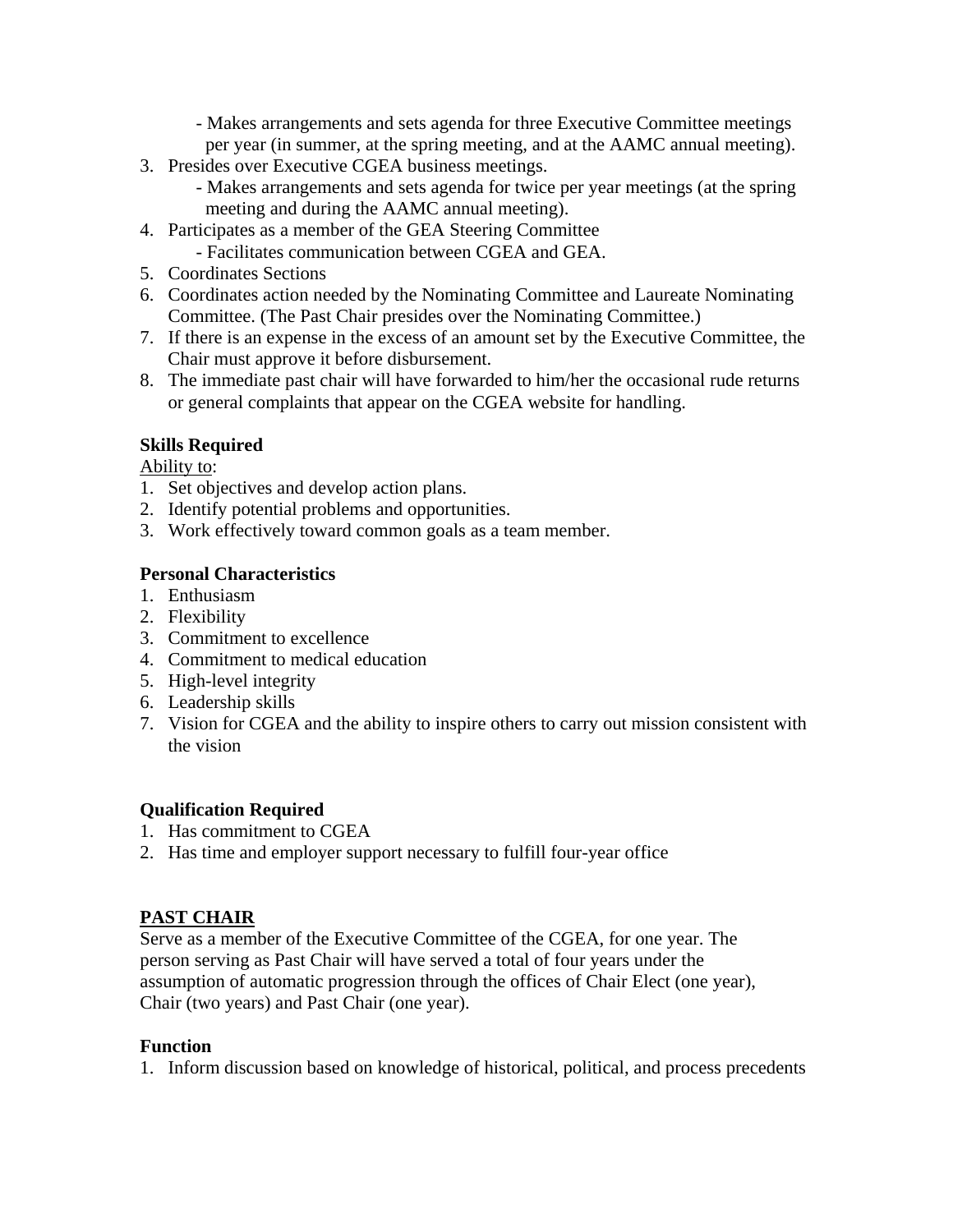- 2. Represent the region and GEA, when opportunity presents itself, through service on AAMC committees.
- 3. Accept responsibility for tasks/projects to support advancement of CGEA and Chair's priorities.
- 4. Proposal reviewer for CGEA Annual Spring Meeting.
- 5. Stay active within CGEA to insure members see that EC members commitments to the region are long term.
- 6. Manage the CGEA Request for Collaborative Research Proposals:
	- A. Announcements/marketing of proposal requirements and submission timelines
	- B. Consultation with potential proposal authors
	- C. Proposal review process including the recruitment of EC and external reviewers
	- D. Liaison with proposal authors re: review feedback pre and post EC external decision
	- E. Insure that CGEA Chair Elect has "cut the checks"
	- F. Insure that progress reports are submitted per RFP guidelines and reported back to EC
- 7. Support Transition of Incoming CGEA Chair
	- A. Organize and forward incoming chair key documents and resources
	- B. Be available for consultation/guidance
	- C. Stay out of Chair's hair
- 8. Serve on Nominating Committee for CGEA MAL and Chair Elect positions.
- 9. Serve on the Selection Committee for the CGEA Laureates

### **CGEA Program Position Descriptions**

#### **Projects Coordinator**

- 1. Serves as secretary/treasurer, with responsibility for CGEA Executive Committee and business meeting minutes, review, and distribution; maintaining the finances and reporting to the Executive Committee at each meeting. This includes:
	- A. Maintaining financial records: Including working with AAMC to manage custodial account.
	- B. Regulating checks for appropriate expenses, e.g. collaborative projects grants, Payment for departing EC member gifts of appreciation.
	- C. Making financial reports, as an agenda item, at all EC and business meetings.